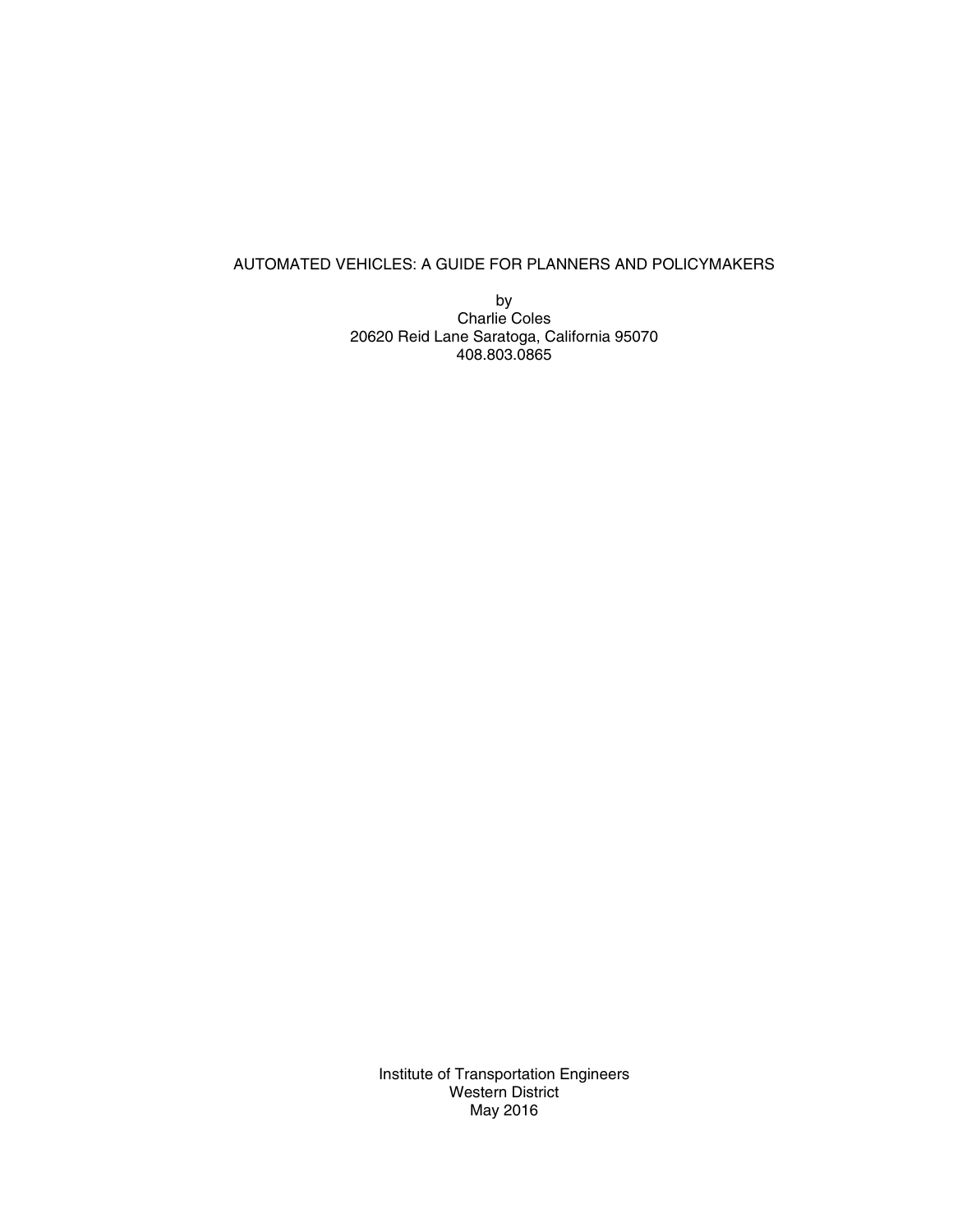# © 2016 Charlie Coles ALL RIGHTS RESERVED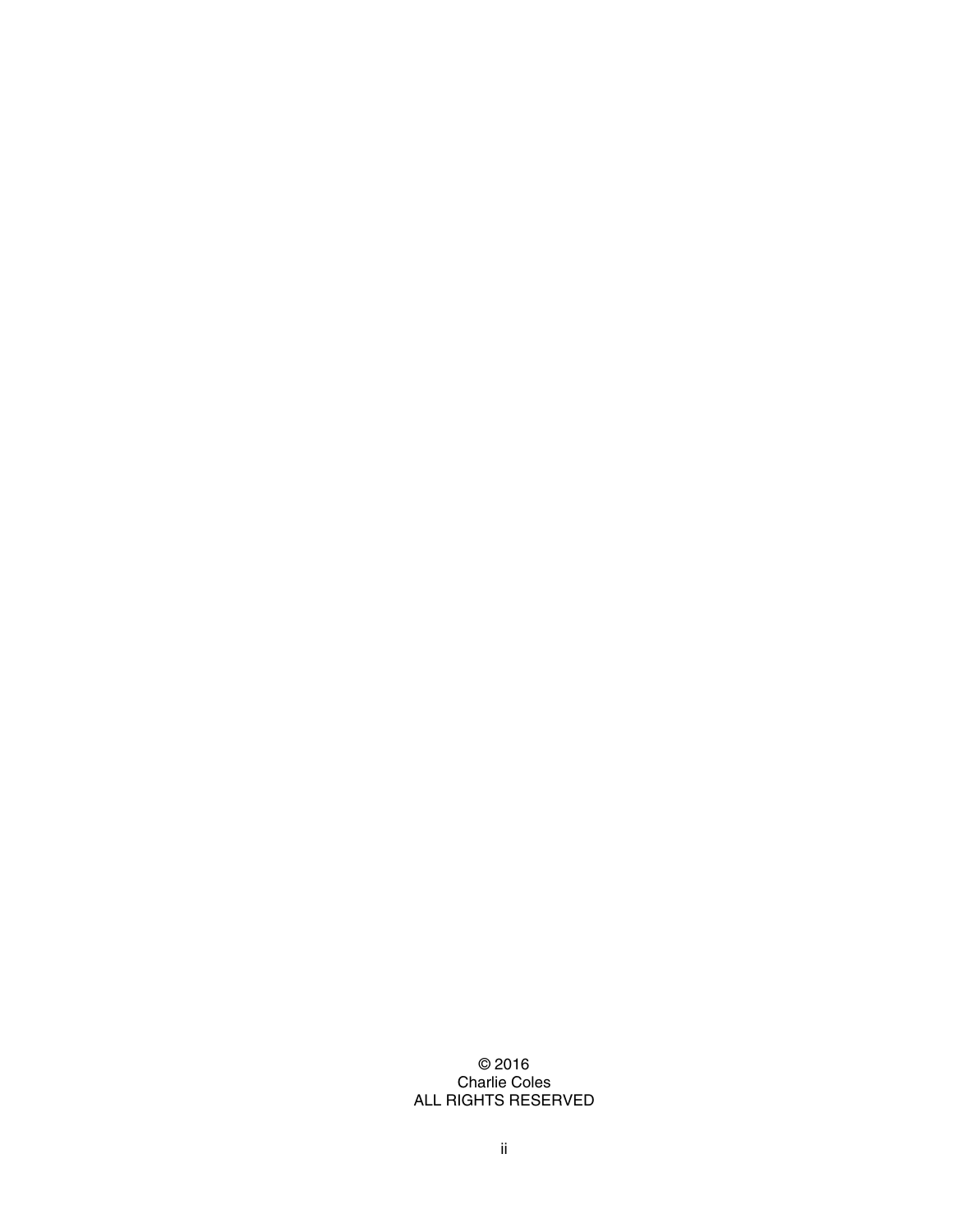## **ABSTRACT**

Automated vehicles are those which are capable of sensing their environments in order to perform at least some aspects of the safety-critical control (like steering, throttling, or braking) without direct human input. As a guide for planners and policymakers, the objective of this paper is to develop a strong foundation for anticipating the potential impacts resulting from advancements in vehicle automation. To establish the foundation, this paper uses a robust qualitative methodology, coupling a review of literature on the potential advantages and disadvantages of vehicle automation and lessons from past innovations in transportation, with recent trends of the Millennial Generation, carsharing services, and a series of interviews with thought-leaders in automation, planning, policymaking, transportation, and aviation. Five significant findings emerged from this paper: (1) the impacts of vehicle automation differ depending on one's visions of what automation means, how it is implemented, what the automation does, and where it operates; (2) current limitations of vehicle automation to perform all aspects of the dynamic driving task in all driving conditions make it difficult to move from level-4 to level-5 automation; (3) level-5 automation is required to have any effect on carsharing, mobility, and quality of life; (4) assuming effective planning and policymaking techniques, housing preferences, urban growth, and increases in total VMT will likely not be significantly impacted by vehicle automation; (5) human drivers may never be allowed to disengage their attention from a partially-automated vehicle, specifically in applications where drivers are expected to reengage their attention in safety-critical situations. From the perspective of understanding the bigger picture, this paper recommends guiding principles for planners and policymakers.

Keywords: Automated, Vehicles, Transportation, Planning, Policymaking, Millennials, Carsharing, Interviews, Aviation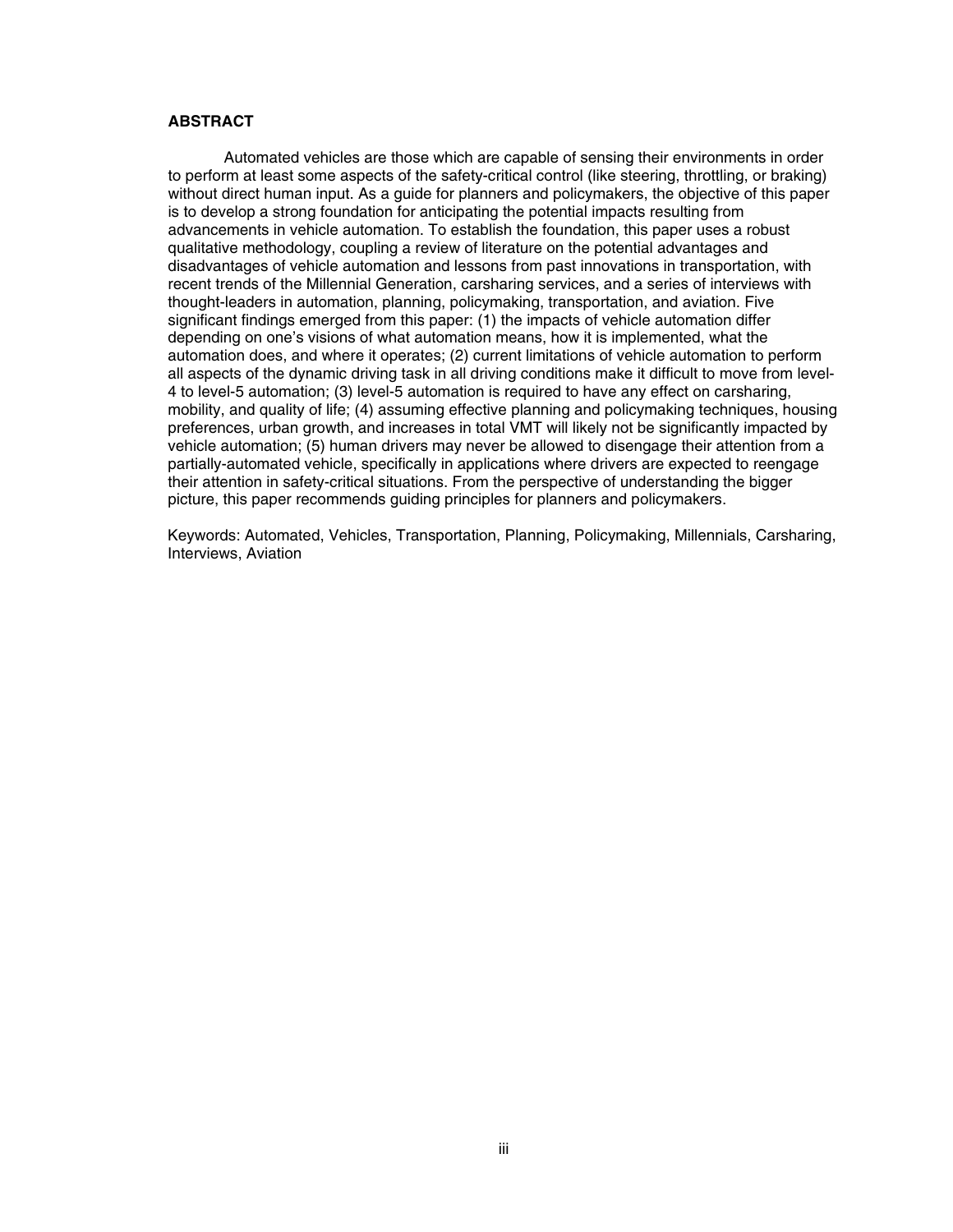# **TABLE OF CONTENTS**

| Page |
|------|
|      |
|      |
|      |
|      |
|      |
|      |
|      |
|      |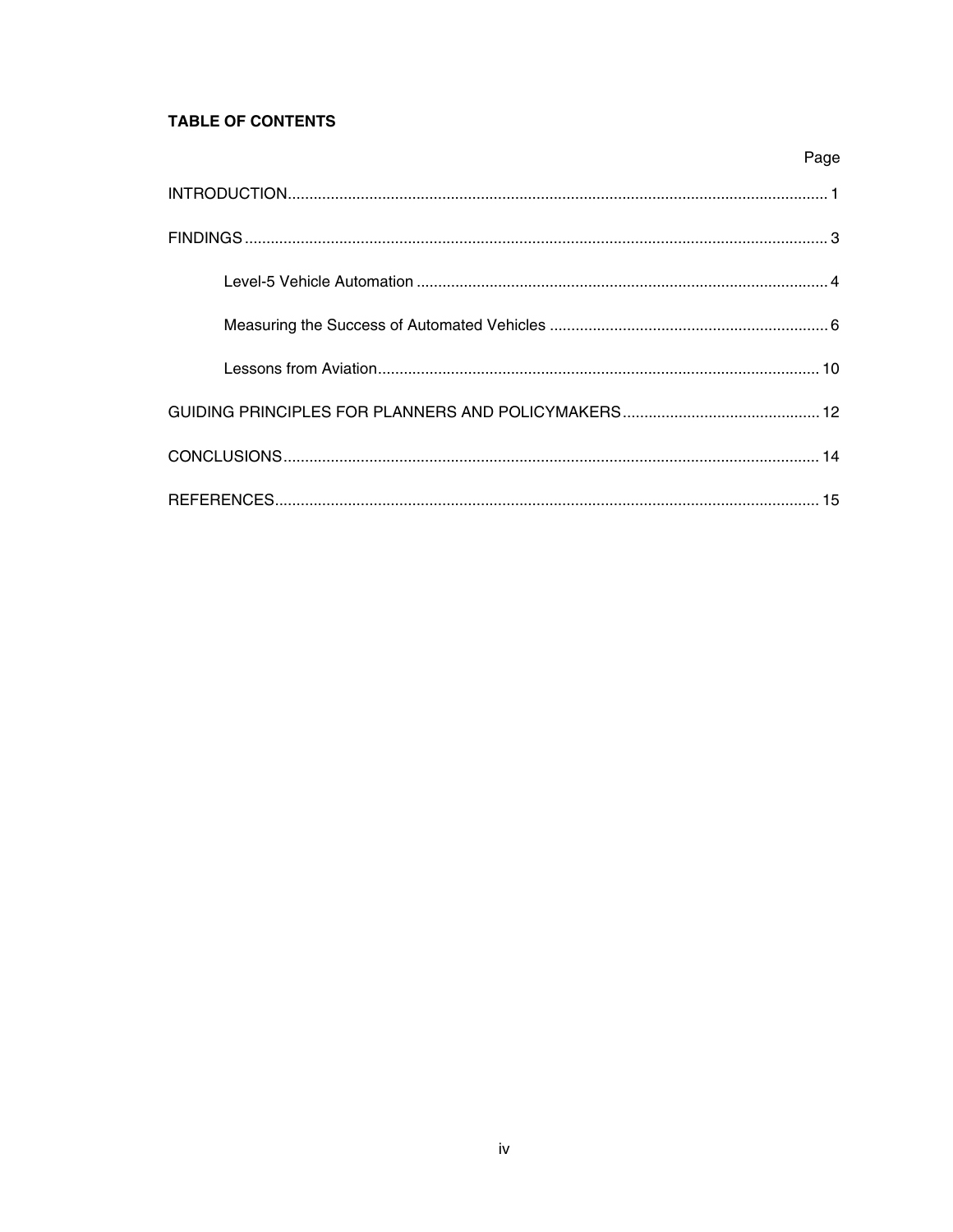## <span id="page-4-0"></span>**INTRODUCTION**

Automated vehicles, also termed autonomous, driverless, self-driving and robotic vehicles, are those which are capable of sensing their environments in order to perform at least some aspects of the safety-critical control (like steering, throttle, or braking) without direct human input. Examples of automated technologies range from completely self-driving vehicles, where no human driver is required, to basic functions, such as cruise control. The Society of Automotive Engineers' (SAE) International On-Road Automated Vehicle Standards Committee (2014) has established definitions of the different levels of vehicle automation that are used throughout this paper, and are summarized here:

- **No Automation (Level 0):** The full-time performance by the human driver of all aspects of the dynamic driving task, even when enhanced by warning or intervention systems.
- **Driver Assistance (Level 1):** The driving mode-specific execution by a driver assistance system of either steering or acceleration/deceleration using information about the driving environment and with the expectation that the human driver perform all remaining aspects of the dynamic driving task.
- **Partial Automation (Level 2):** The driving mode-specific execution by one or more driver assistance systems of both steering and acceleration/deceleration using information about the driving environment and with the expectation that the human driver perform all remaining aspects of the dynamic driving task.
- **Conditional Automation (Level 3):** The driving mode-specific performance by an automated driving system of all aspects of the dynamic driving task with the expectation that the human driver will respond appropriately to a request to intervene.
- **High Automation (Level 4):** The driving mode-specific performance by an automated driving system of all aspects of the dynamic driving task, even if a human driver does not respond appropriately to a request to intervene.
- **Full Automation (Level 5):** The full-time performance by an automated driving system of all aspects of the dynamic driving task under all roadway and environmental conditions that can be managed by a human driver.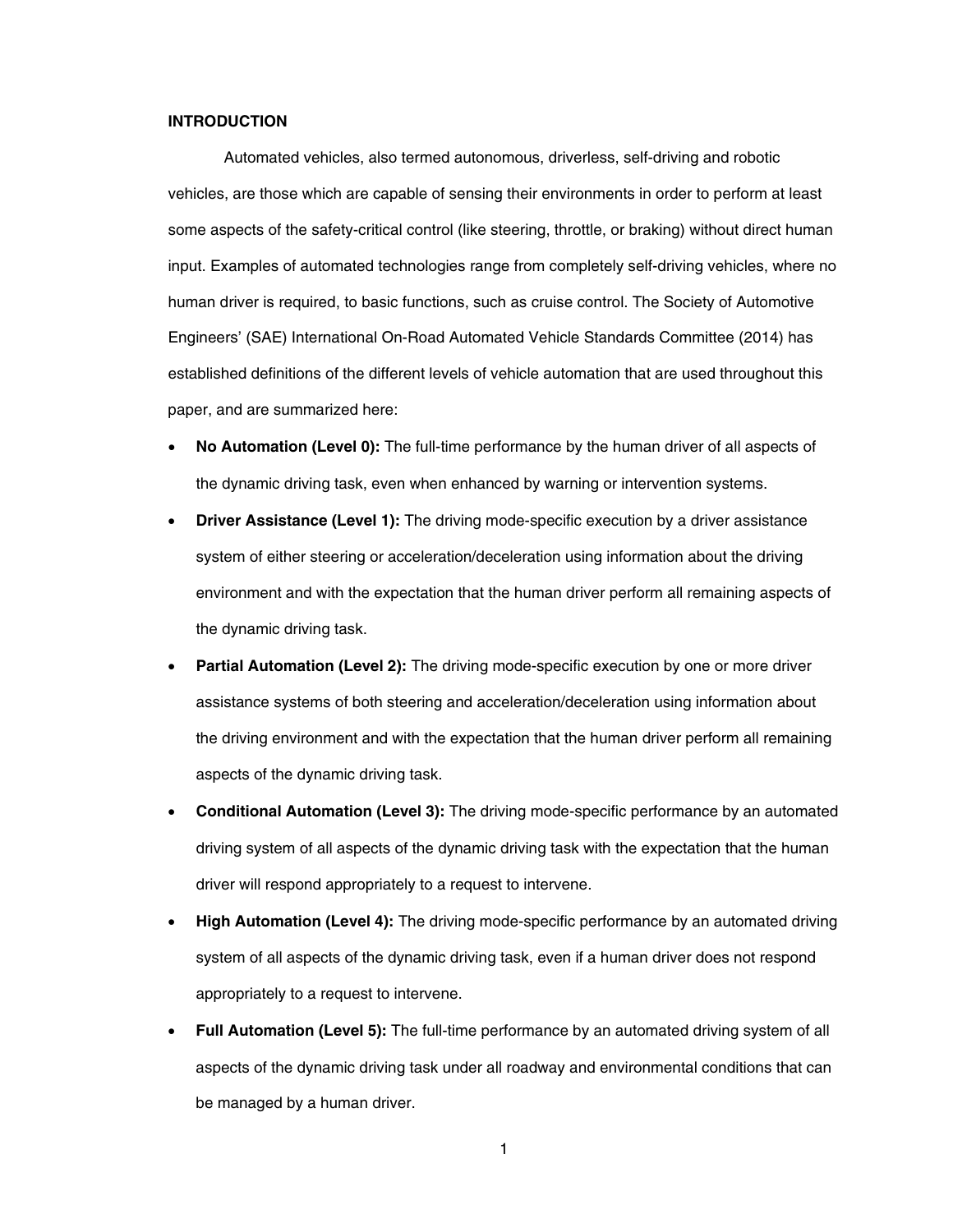The automobile was perhaps the most influential invention in transportation of the 20th century and even today, the personal automobile is used by most as their primary mode of transportation (Meyer, 2016). As of 2015, there are presently over 800 million cars on the road worldwide, and more than 75% of Americans commute alone by car (U.S. Census, 2009-2013). The average family organizes car-related expenses as their second highest expense below rent, mortgage, or home expenses (U.S. DOT, 2015). Americans typically spend an average of 100 hours a year in traffic (Cowen, 2011), with around 33,000 people killed annually in the nearly 5.7 million highway traffic accidents in the United State alone. Traffic congestion accounts for 3.7 billion wasted hours and 2.3 billion wasted gallons of fuel. Additionally, cars utilize less than 4% of their lifetime wasting precious natural resources and space when not in use because of our nation's strong emphasis on personal car ownership (Thrun, 2010). Despite the significance automobiles have on daily life, there has been a considerable lack of automotive innovation in the past decade; however, this lack in innovation will soon change as fleets of automated vehicles are deployed into society.

Planning and policymaking is a future oriented activity that is concerned with the use of land, protection of the environment and public welfare, and is capable of confronting inconceivable problems (Patton et al., 2015); however, these professions currently face their own problem by being left without a reasonable range of outcomes regarding higher levels of vehicle automation (Davidson et al., 2015). In addition, there are many potential applications and differing timelines of how and where automated vehicles will be released that present numerous unknowns and assumptions contributing to the complexity of this problem. Without a fundamental understanding of how, where, and when higher levels of vehicle automation will be implemented, planners and policymakers will have a difficult time anticipating changes and, as a result, making decisions and providing recommendations for the future.

This paper intends to contribute meaningful information back to the transportation planning and policymaking professions through its pursuit of data gathered from interviews with experts of vehicle automation, urban and transportation planning, policymaking, and aviation. The interview questions are aimed toward learning more about vehicle automation, discovering new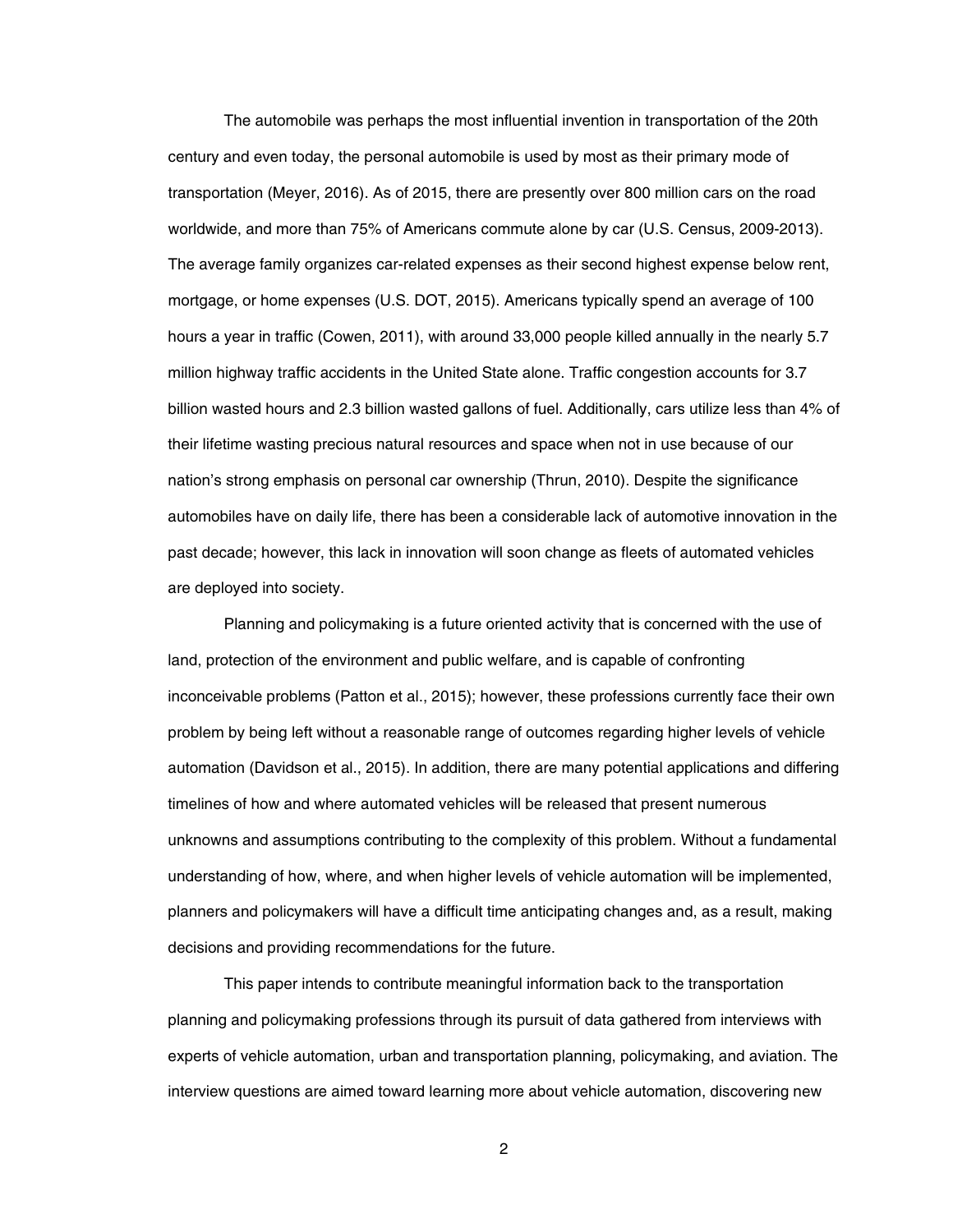lessons which may be underrepresented from experts in relevant industries, and uncovering other analogous examples from past innovations in transportation. In addition, the varying sources of information from literature and findings from the interviews are compared and validated against each other in order to strengthen the arguments made in this paper. Based on the findings, this paper recommends guiding principles for planners and policymakers. By understanding the key lessons discussed in this paper, planners and policymakers receive clarity they can use to critically evaluate and better predict the anticipated effects of automated vehicles.

#### <span id="page-6-0"></span>**FINDINGS**

This paper interviewed key individuals with specialized knowledge on vehicle automation, urban and transportation planning and related fields, as a way to identify and gather data. The interviews where unstructured in order allow for questions to be asked based on the responses from earlier questions (Patton et al., 2015). The experts interviewed for this paper were: Dr. Robert L. Bertini, Dr. William Riggs, Dr. Steven Shladover, Kevin Dopart and Kenneth M. Leonard. Five significant findings emerged from the interviews:

- The impacts of vehicle automation differ depending on one's visions of what automation means, how it is implemented, what the automation does, and where it operates.
- Current limitations of vehicle automation to perform all aspects of the dynamic driving task in all driving conditions make it difficult to move from level-4 to level-5 automation.
- Level-5 automation is required to have any effect on carsharing, mobility, and quality of life.
- Assuming effective planning and policymaking techniques, housing preferences, urban growth, and increases in total VMT will likely not be significantly impacted by vehicle automation.
- Human drivers may never be allowed to disengage their attention from a partially-automated vehicle, specifically in applications where drivers are expected to reengage their attention in safety-critical situations.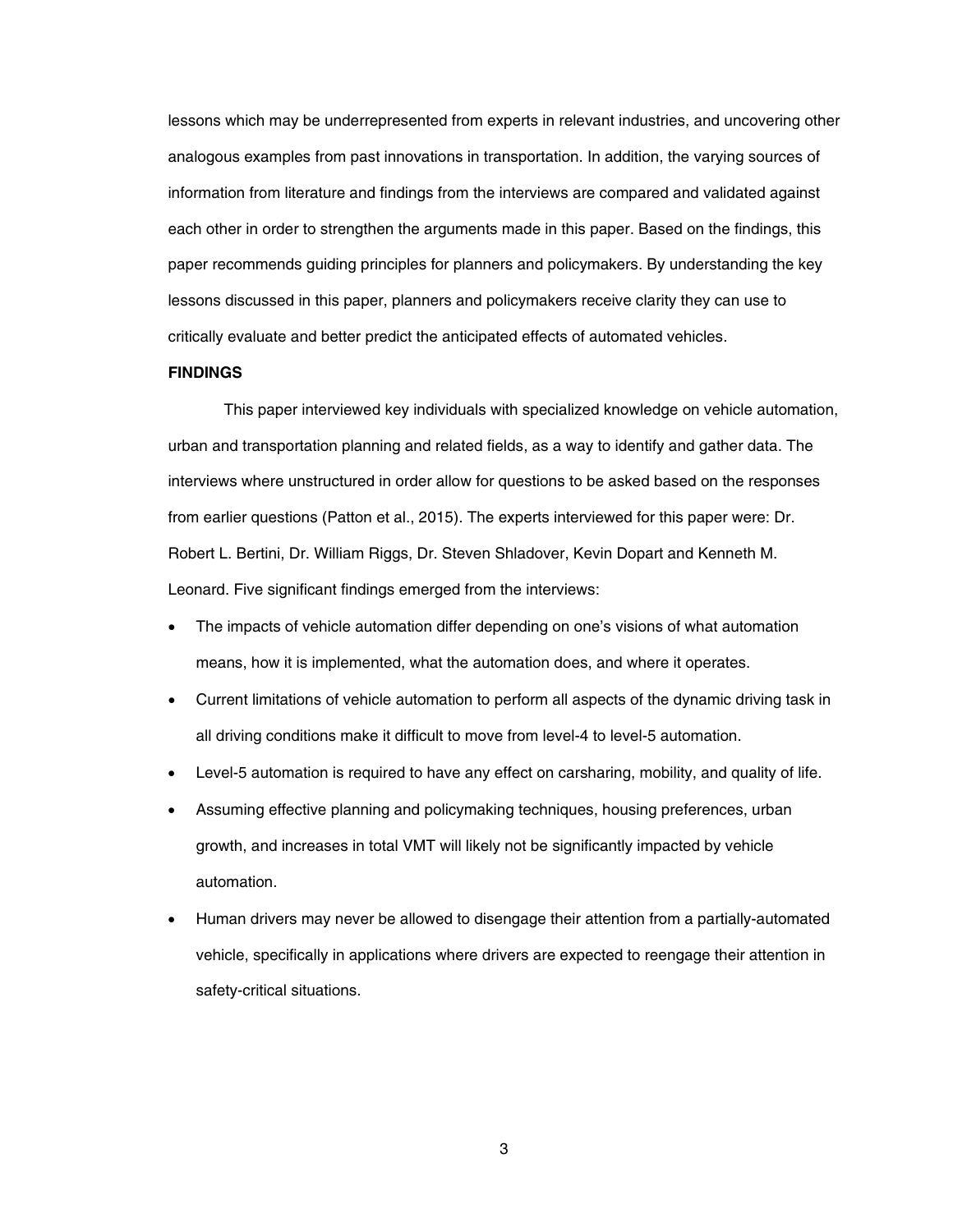The following sub-sections explain the key findings from the interviews organized into three overall themes: level-5 vehicle automation, measuring the success of automated vehicles, and lessons from aviation.

#### <span id="page-7-0"></span>*Level-5 Vehicle Automation*

One of the first questions asked to every interviewee was, have you ever been skeptical of level-5, fully-automated, vehicles? While *skeptical* may have not been the correct descriptor, all respondents were willing to acknowledge that level-5 automation will eventually be attainable; however, they each expressed different expectations and raised a variety of questions for society to consider when developing fully-automated vehicles. In the interview, Bertini stated he's a healthy skeptic and tries to look at all sides of an issue. Bertini believes that just because we have the technology, we still have to be careful, cautious, sensible, and open about unintended consequences, and not become the victims of the technology. Bertini believes we should "not let technology drive us, [rather] let's still be focused on creating places where we want to [live] as people."

According to Coles (2016), the impacts of vehicle automated cannot be accurately predicted at this time; research suggests that automated vehicles could improve accessibility, affordability, and comfort of travel, incentivizing more automobile usage; however, vehicle automation might also facilitate carsharing which could reduce the total number of vehicles on the roadway. During the interview, Shladover provided one of the more significant findings for better understanding and anticipating the effects of how vehicle automation will impact society. Simply put, he explained that the impacts resulting from the deployment of automated vehicles differ depending on your visions of what automation might mean, how it might be implemented, what you assume the automation does, and where it operates. Shladover mentioned that you can come up with radically different answers to predicting the impacts of automated vehicles based on your vision. There are potentially many applications of automated technology for society to choose from; the interesting puzzle then becomes how and where automated vehicles will be deployed, and how they will influence change. Professionals in planning and policymaking should then start by clearly defining and understanding the capabilities and limitations of vehicle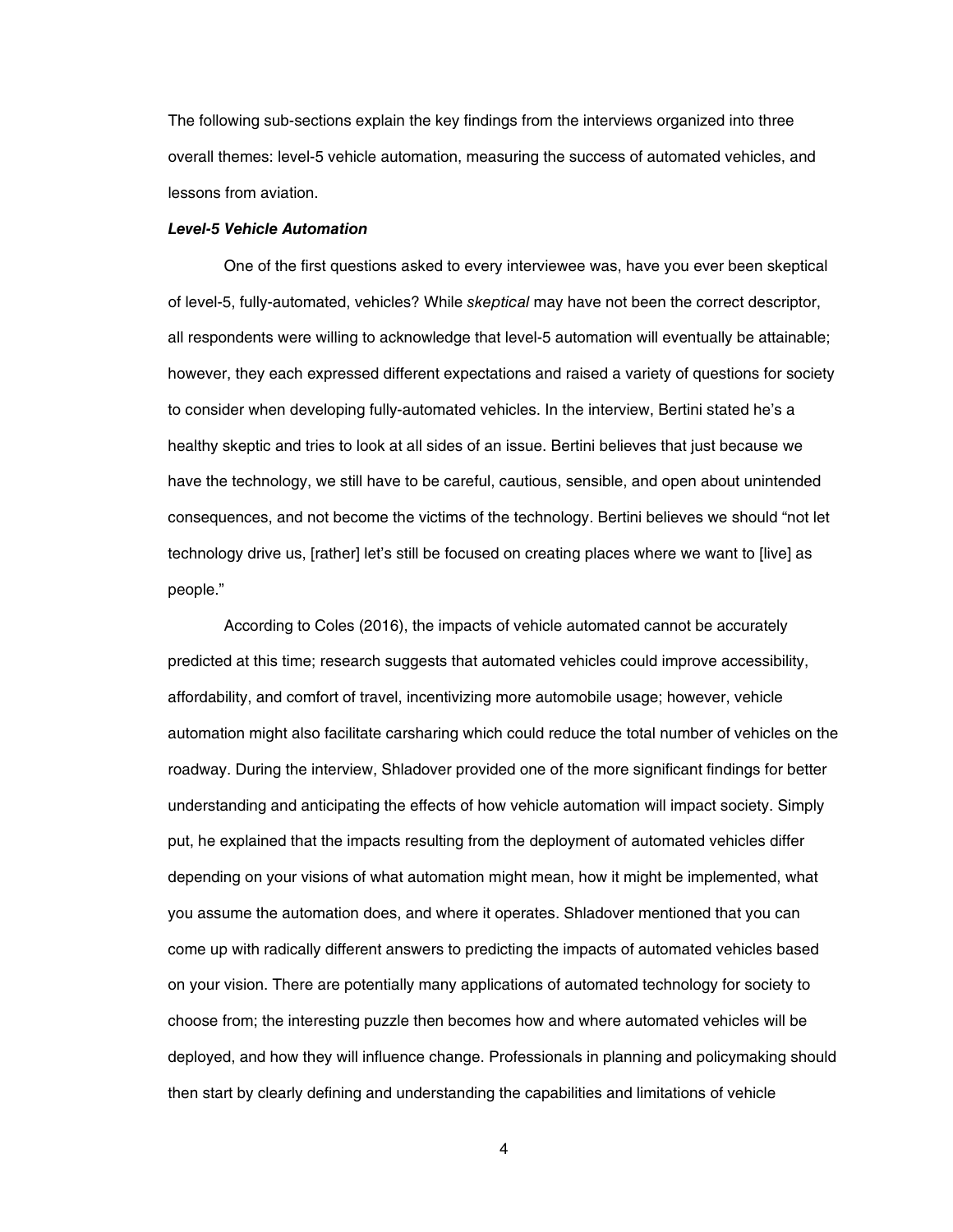automation in order to better predict how society and regulators will allow automated vehicles to be implemented.

During the interview, Leonard explained that the technology is not mature enough for widespread deployment in the form of what most people think of when they think of an automated vehicle:

> *"[People] think of the most advanced level of automation where you open an app on your cell phone, walk out to your driveway, hop into the back of the car and it takes you to wherever you want, and you're the only person in the car… That's the vision. I don't think the technology is mature enough for that to be a primary mode of transportation right now for a lot of people..."*

Dr. Shladover agreed that "the leap to go from level-4 to level-5 is hugely challenging." Based on the definitions of vehicle automation, level-5 automation would need to be achieved before the type of system being described by Leonard is possible. Shladover supported this position by explaining:

> *"The fundamental technology to verify and validate complicated software does not exist. There's a whole new technology that needs to be developed and matured to get to the point that somebody would have the basis of being able to say yes, indeed this system has been engineered to the level that it can indeed operate for over 3 million hours without a serious flaw."*

Within the realizations discussed are hints that level-5 automation may take many years before it becomes available. Shladover discussed the importance of level-5 automation and how it is required to have any effect on the feasibility of carsharing services. Research suggests fullyautomated vehicles have the potential to reduce costs for individual users and households by eliminating the need of paid drivers for taxis and commercial transport, and accommodating carsharing services (Silberg et al., 2012). Carsharing services would likely receive an economic benefit from level-5 automation due to the technological ability to automatically recirculate vehicles at potentially much lower costs (Dutzik et al., 2013; Flämig et al., 2015; Anderson et al., 2014). Furthermore, Millennials were shown to likely accept this form of travel due to their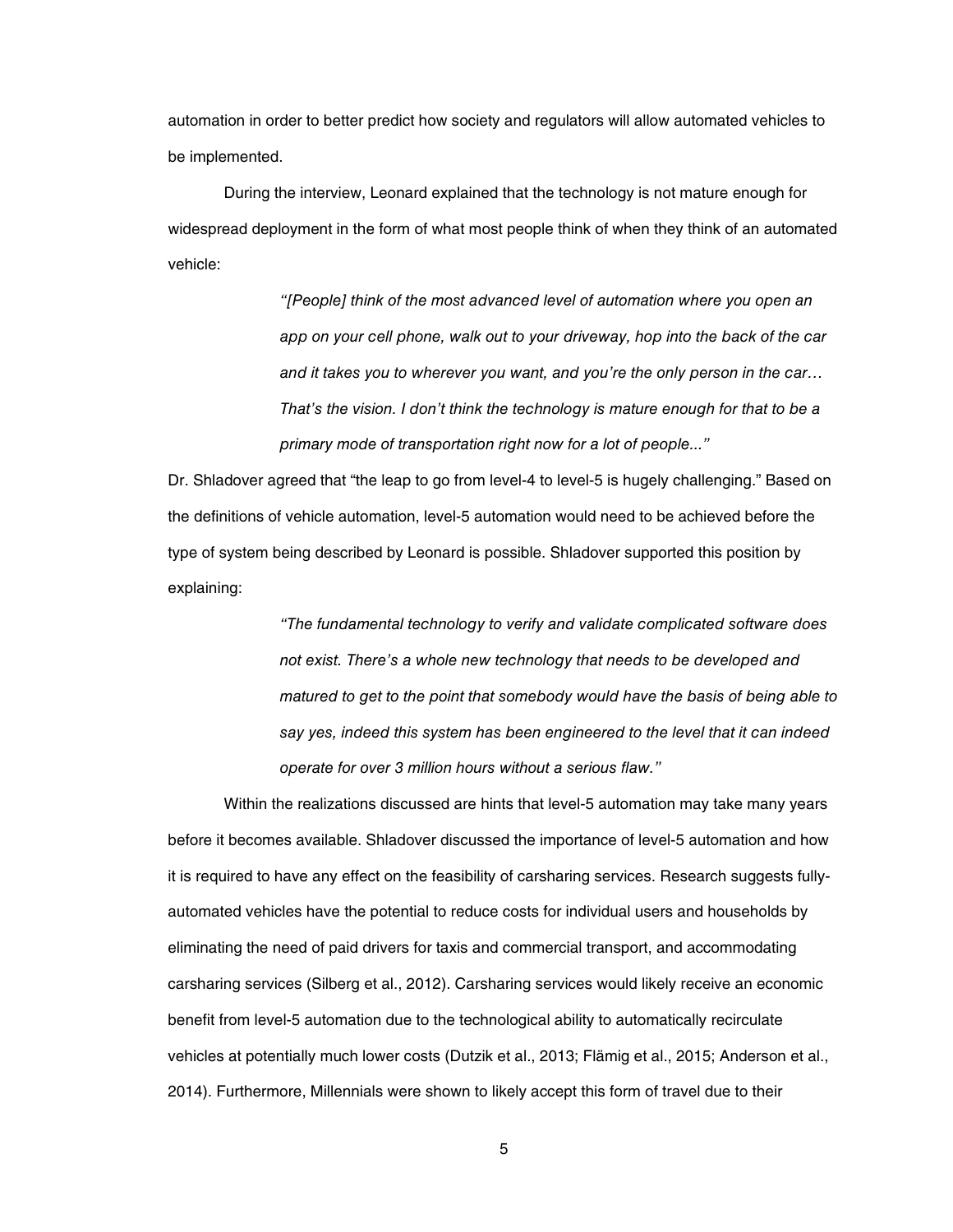perceived comfort levels with leveraging technology and preferences with modes of transportation that eliminates the requirement of private vehicle ownership (U.S. DOT, 2015). This combination of a supported share-based transportation industry with a general acceptability from a majority segment of society would appear to point to all things positive for higher levels of vehicle automation; however, Shladover and Leonard explained that there are limitations that currently exist in vehicle automation making it challenging for the technology to move from level-4 to level-5 automation. As a result, the vision of a share-based, fully-automated vehicle system, where humans are never required to operate the vehicle, may not be possible for many years.

## <span id="page-9-0"></span>*Measuring the Success of Automated Vehicles*

Interview participants were asked how the success of automated vehicles should be measured. Interviewee responses discussed many different measures of success, including thoughts on safety and public health, quality of life, mobility, efficiency, congestion, time of commute or total trip time, energy and the environment, social equality, livability, and total cost of transportation for the user. During the interview, Shladover expressed a compelling response that success must be studied as a multi-dimensional assessment, explaining that "transportation systems that are intended to maximize success along one dimension will probably not do so well along other dimensions." Looking at the industry from multiple dimensions will allow transportation professionals and policymakers to better understand the effects of vehicle automation.

Safety and public health are overwhelming concerns focused on vehicle automation as confirmed by all interviewees. Dopart noted that we have the data available to measure changes in roadway safety and as vehicle automation increases, the 5 million crashes, 2.5 million injuries and fatality numbers per year should all decline. Similarly, Leonard agrees that if the introduction of vehicle automation results in something other than an improvement in safety, "then automated vehicles have not been implemented and deployed appropriately, or there's a problem with having a mixed fleet environment and we're having a transition problem where driver operated vehicles and self-driving vehicles are having difficulty mixing." In fact, Leonard continued by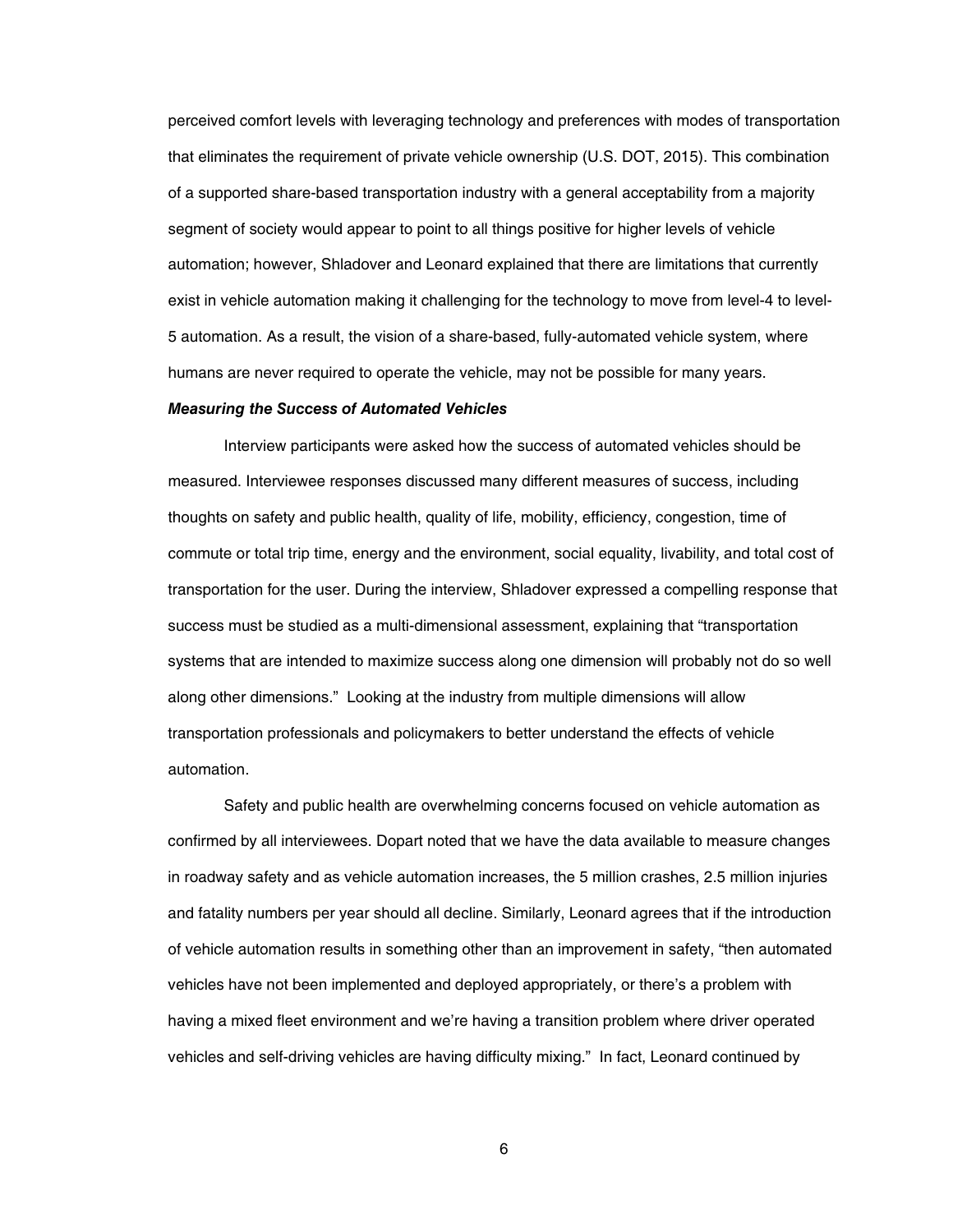stating that if we designed a system that maintains the status quo of safety, then we're missing a tremendous opportunity that technology provides and has provided historically in the past.

Safety is observed to be a major threshold that must be met before vehicle automation is allowed on public roadway. Shladover (2009) puts the safety metric into perspective by showing how designing a system that guarantees improvements in safety is technically challenging:

> *"If we go into the U.S. traffic safety statistics and look at the frequency of fatal crashes and injury crashes, we discover that they are amazingly rare… When you look at that in terms of the exposure, the fatalities occur on average once in 3.3 million hours of driving. The injury crashes once in about 65,000 hours of driving. So if you think of that in terms of mean time between failures, the designer of that system has to design a system that's going to operate for these tremendous amounts of hours without a fault that's serious enough to cause a significant crash."*

According to Coles (2016), when automated vehicles are first introduced, they will be too expensive for wide adoption without sufficient demand and economies of scale. This has been observed in past innovations in transportation, like the omnibus, commuter trains and electric streetcars, when they were first introduced into society. As these transportation innovations became available, they were generally only used by people who could afford to pay the high costs of travel. Over time, the technology became cheaper to produce and more affordable. As a result, automated vehicles may not be affordable to the masses at first, which present some equity issues when considering there are individuals who would likely benefit from this technology, like persons with disabilities, the elderly, and younger generations.

Riggs, Bertini, and Leonard agreed that a measure of success should also be social equity. Riggs believed that fully-automated vehicles could assist in helping to bridge societal wage and societal job gaps, and generational cycles of poverty by bringing about new opportunities for people in lower and middle classes. Riggs stated, "I think there may be a crosssection of people that could potentially benefit from the increased job accessibility, and increased accessibility in general that a world of [automated] vehicles might provide." Leonard discussed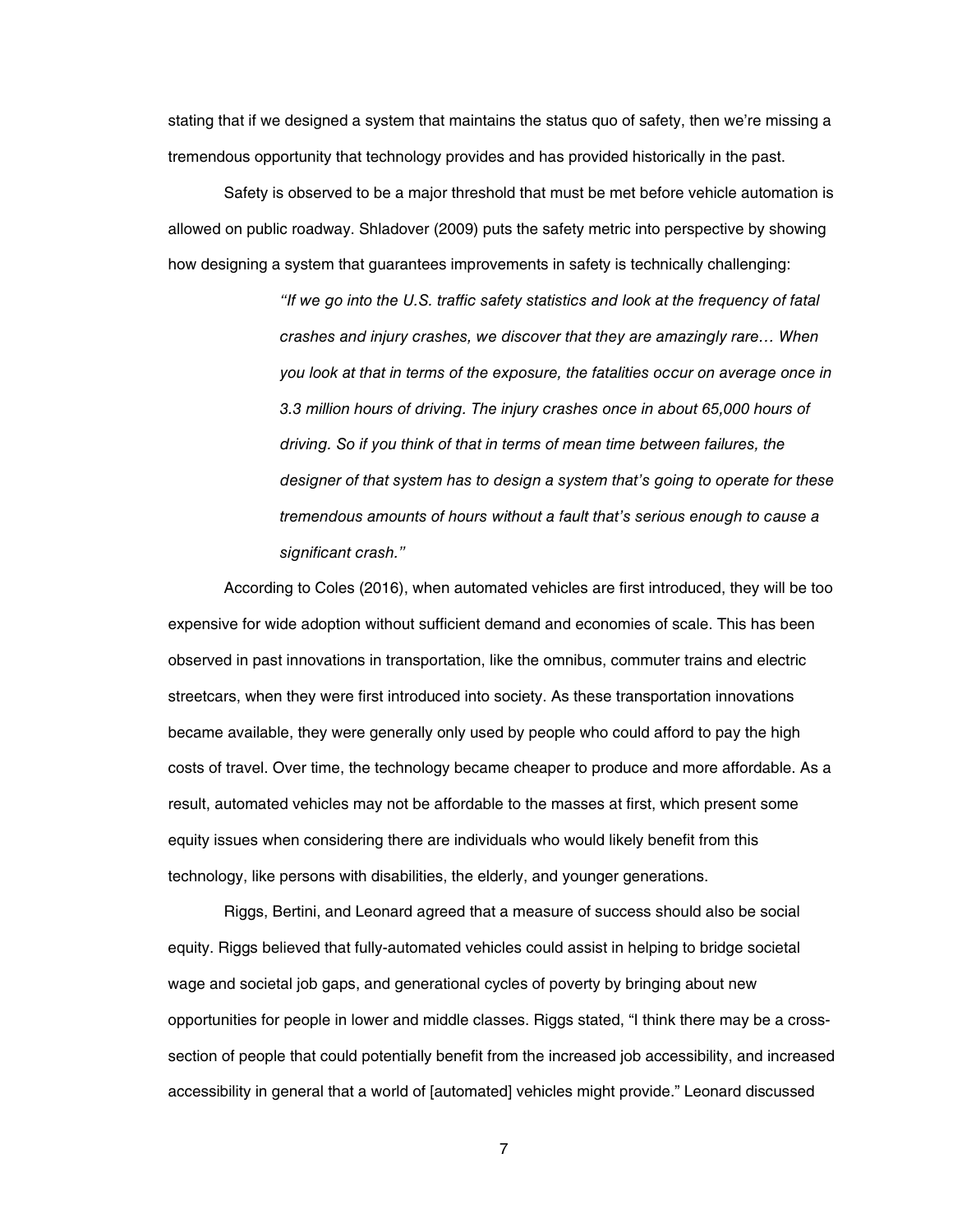how a measure of success for self-driving vehicles is the potential to help disabled veterans, survivors of accidents, or people with mobility challenges get to work or out to a function that they can't get to otherwise." Bertini agreed and encouraged the profession to think in terms of accessibility, or how accessible is a particular use or location, and if "we [are] providing equitable levels of accessibility for all our citizens." Likewise, Bertini noted measurements of success should also include total costs and the proportions of household income spent on transportation. He says that "if cost and time goes down that's probably a good thing" for society.

The opportunity for vehicle automation to improve quality of life and mobility was mentioned in some form by all interviewees. Shladover stated that automation levels would have to reach levels-4 or -5 in order to maximize quality of life and mobility. At the highest levels of vehicle automation, people are able to use their travel time as leisure time or as work time by allowing the driver to disengage their attention from driving and apply their attention heavily on some other activity (Cyganski et al., 2015; Dizikes, 2010). Leonard discussed there are a whole host of things that get opened up in the mobility space, like automated van pools and mobility options improving for people who lost their ability to drive or never had it before. Additionally, Leonard discussed that since you don't have to drive your vehicle, you could stagger out of your house at 4 a.m., lie down in your driver's bed, press a button that says go to work, and spend the next 3 to 4 hours driving to work. Shladover and Bertini agree that's certainly a choice that some people make today.

The potential for automated vehicle technology to facilitate and encourage longer commutes may boost automobile dominance, increase VMT, and possibly cause increases in urban growth (Guerra, 2014; Fagnant et al., 2014; Cheon, 2003; Bierstedt et al., 2014; Dutzik et al., 2013; Hendrickson et al., 2014). During the interviews, questions focused on the idea of whether a significant amount of people would choose to live 3 to 4 hours away from work if vehicle automation allows them to sleep, among other things, while they are transported to their workplace. Answers reflected a general consensus that automation will likely not influence increases in total VMT and urban growth, or sprawl, within society for a variety of reasons; however, automation may contribute towards more automobile dominance. Bertini discussed that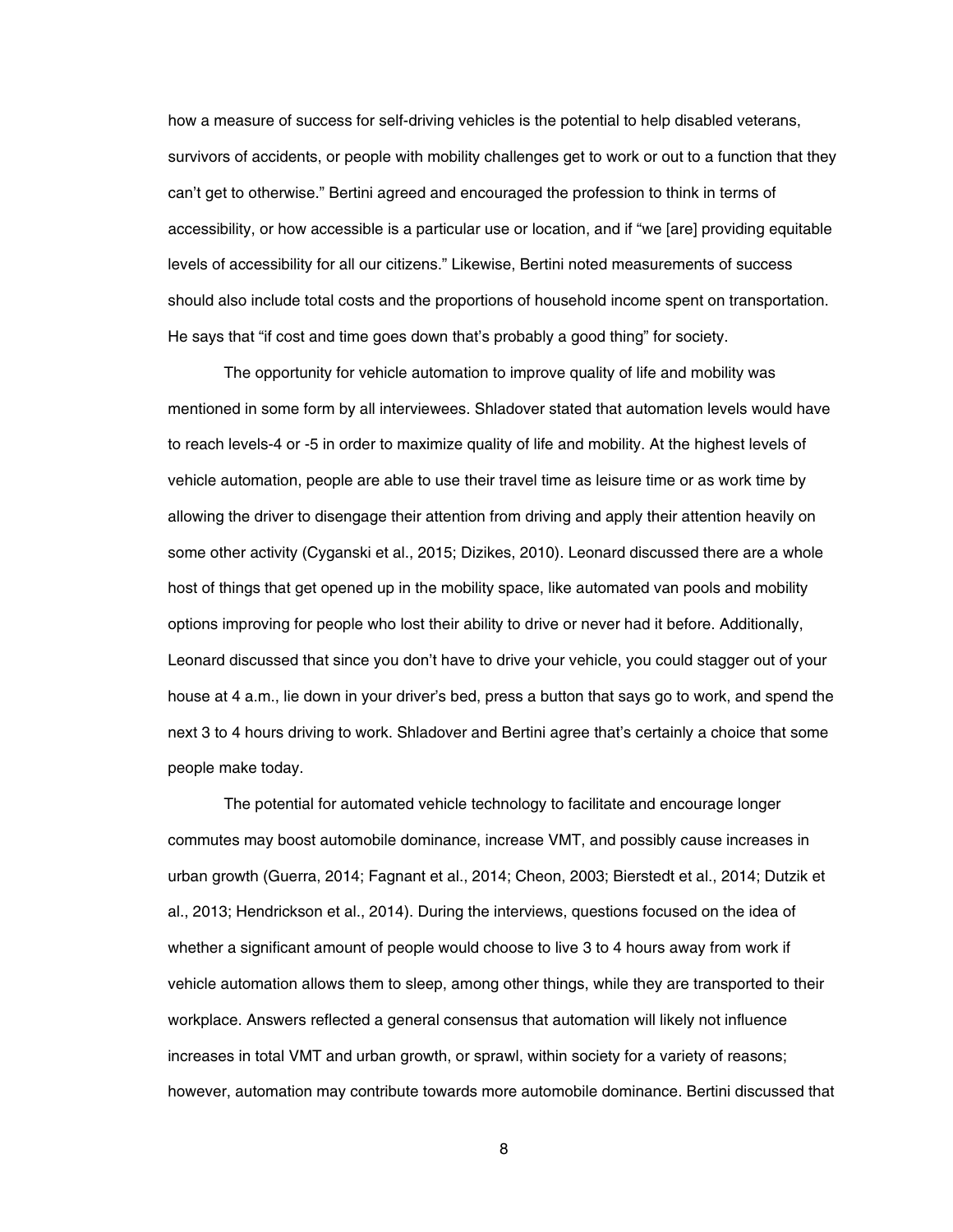it's difficult to know what sort of value or feeling people would have about spending so much time in a vehicle:

> *"Some people gravitate more towards those types of long driving experiences, but it removes the human component… The idea of home is still something that people seem to value… In terms of quality of life, I think to a lot of people that means spending time and interacting with people."*

Dopart offered an alternative perspective when he discussed how on the one hand, the suburban or ex-urban areas could end up being sprawled out, especially in areas where there is lower infrastructure and housing costs. In the urban areas, carsharing and new forms of Uber or Lyft style of services, could lower the cost of urban transportation and even reduce the need to own a vehicle, which has been the trend in the Millennial Generation (U.S. DOT, 2015). The potential for vehicle automation to reduce travel costs could induce more VMT (Somers et al., 2015). Dopart and Bertini added it comes down to simple economics of transportation:

> *"…If you could own or subscribe to a stake in a vehicle that doesn't require a person to be paid, like a taxi, Uber, lyft model, then conceivably the cost could go down quite a bit (Bertini)."*

In addition, Coles (2016) proposes level-5 automated vehicles may result in shifted housing choice preferences among more-affluent households when the technology is first released. However, today's world features communication channels allowing opportunities for people, like policymakers, planners and the general public, to anticipate and mitigate negative behaviors. Furthermore, it is unlikely that the introduction of automated vehicles would enhance issues with congestion, urban growth and total VMT, especially considering all that society knows about these challenges today. In an interview, Riggs noted that just because you have the opportunity to choose a longer commute with the introduction of automated vehicle technology, a persons' housing choice may overshadow the distance factors:

> *"It relates less to the vehicle and more to what the buyer preferences are for housing. When you think about your palette of available choices for housing, [automated vehicles] have the potential to open that choice set up… It may*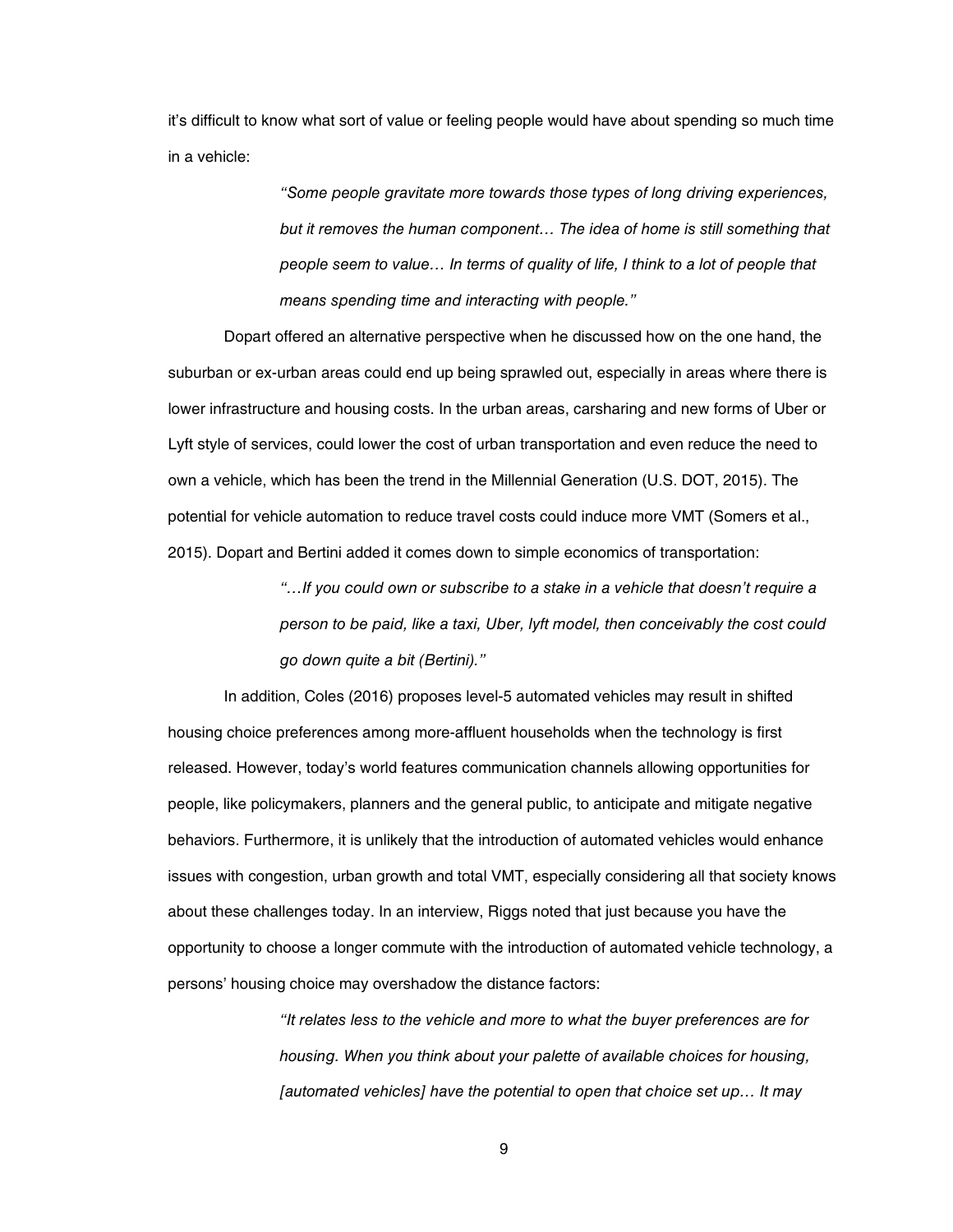*allow some people to live further away from where they work; however, the ultimate goal is it actually opens up potentially more ease of travel opportunity for people who live more distantly irrespective of how much they make."* 

From the perspective of understanding the bigger picture, automated systems that remove the act of driving will most likely not result in shifted housing preferences by the more-affluent, however, it's still a concern that should be monitored and mitigated using techniques in effective planning and policymaking.

#### <span id="page-13-0"></span>*Lessons from Aviation*

Shladover, Leonard, and Dopart believe there are analogous lessons in aviation and air traffic control that apply to the adoption of automated vehicle technology. Shladover explained that much like the automobile, in air traffic control systems, you've got vehicles that are privately developed, owned, and operated that need to work together with the infrastructure that is publicly owned and operated. Aviation is a combination of human operation and various degrees of automation; however, Shladover clarified that today's aviation is not an automated system because there are highly skilled operators watching over the system all the time, and taking over if anything goes wrong; that is essentially an autopilot feature, or level-2 automation.

Research identified the two major aircraft manufactures have developed different philosophies regarding the authority of automation: hard automation and soft automation (Young et al., 2007). Airbus uses a 'hard protection' system which acts in the form of automated interventions to prevent the pilot for inadvertently exceeding safety limits. Hard automation has ultimate authority and can override the human operator's input. On the other hand, Boeing uses a 'soft protection' system as a tool to aid pilots, allowing pilots full authority to override the automated system. The automatic gearbox, anti-lock brake systems, traction control, and electronic stability programs are examples of hard automation in automobiles. In comparison, adaptive cruise control could be classified as soft automation, since it is fully acceptable by the driver and any manual control will override the system. According to Young et al. (2007), lack of coordination has emerged as the central issue in both hard and soft automation philosophies. As a result of issues observed in aviation, the allocation of function in automated design will require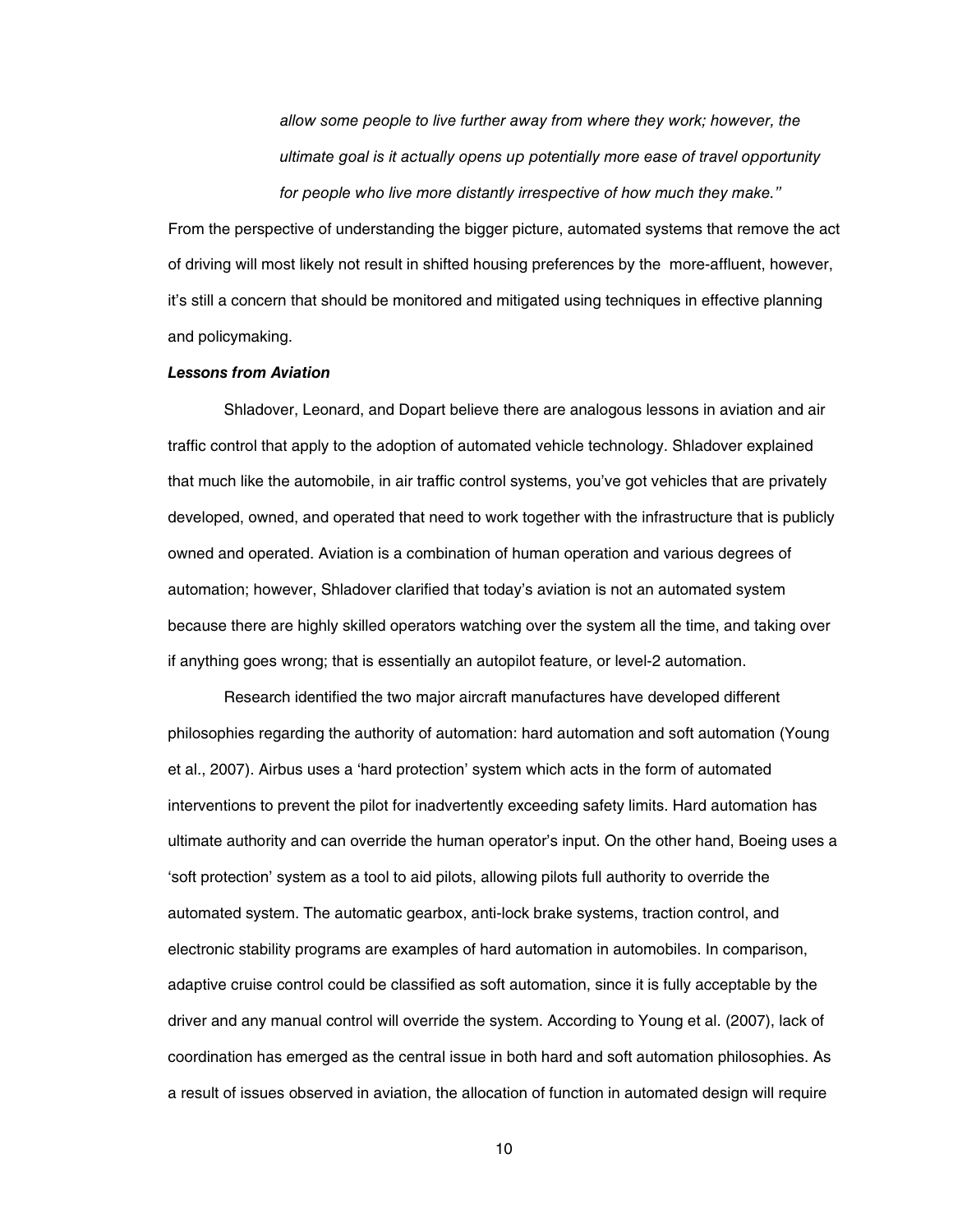coordination and cooperation between the human driver and automation technology in automobiles (see Young at al., 2007, for a summary). There is a wealth of knowledge that exists in the aviation and automotive research domains that examine issues associated with the interaction between humans and complex systems. Due to the limitations of this paper, these issues are discussed entirely; however, the complexity of human and automated vehicle technology interactions suggests a slower adoption of other level-2 automation applications and supports that level-3 automated features, where drivers are expected to re-engage control in safety critical situations, may never be permitted.

Dopart explained how automobiles on the road are in a much more complex operating environment compared to what we see in aviation. "The air is pretty simple so your crash avoidance problem is much simpler," Dopart said, "you have three dimensions to move in, and you can detect things in minutes or 10s of seconds." On roadways you're dealing with a couple of seconds to react, often a fraction of a second; this is a much more complex environment. Similarly, Shladover compared the complexity of the aviation system with the complexity of a system with level-5 automated vehicles and "came up with about a factor of 10 orders of magnitude greater difficulty for the road vehicle automation compared to aircraft autopilot."

During the interviews, Leonard and Dopart solidified the problem of relying on people to reengage in systems with partial automation, particularly level-3 automation. Dopart explained that the problem is you cannot depend on people to re-engage in the operation of a vehicle during emergency situations. He confirms that research has identified the average time to get someone back engaged where they could safely operate a vehicle was 7 seconds. There's also a concern that people are going to make bad decisions and use the technology, whether intentionally or unintentionally, in an irresponsible manner. Leonard explained that "somebody might take a level-2 technology and act as if it's a level-4 technology… One of the things I worry about is making sure we are aware of the limitations of the technology as they get exposed to it." Dopart continued by clarifying how there are things people do well and computers do well. One thing people don't do well, that's been observed in aviation, is remaining engaged by monitoring the system when you have an airplane that's mostly on autopilot. What's even worse is when pilots'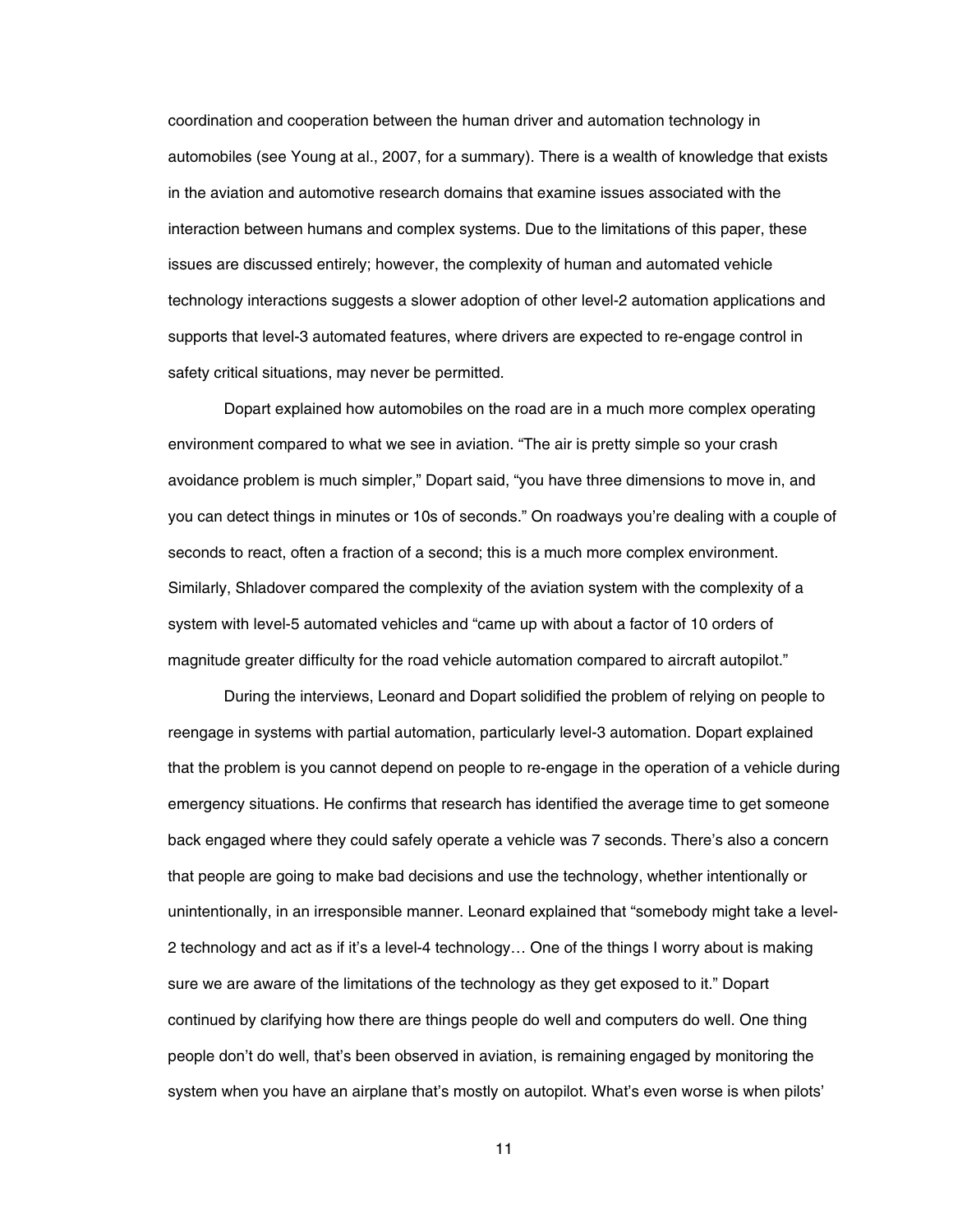skills deteriorate because they're flying less often. Dopart explained how the FAA basically told the airlines they're going to have to make the pilots fly more often. Dopart reassured:

> *"[This] is going to be a question in any automated mode… It's my opinion that the highway level-3 operations, where you could be watching a video for 10 minutes legally, but then be expected to grab the wheel in 5 seconds, [should never] be allowable."*

Dopart raised another analogous example from aviation, suggesting that someday policymakers may be considering areas where older-style vehicles and technology are not permitted. Dopart explained, "In aviation, you cannot operate an old airplane in national airspace… you have to have newer navigation and radio equipment." Just as there are a lot of places where older planes without the latest technology can operate, there may be places in the future where antique vehicles can and cannot operate. Dopart suggested that these places will probably not be where people use vehicles the most.

Overall, there is evidence from the potential benefits of vehicle automation and lessons from aviation that suggests we may never allow partially automated (level-3) systems in private automobiles (Blanco et al., 2015). In this context, a partially automated system is where drivers are given the option to completely disengage their attention, handing all safety critical controls over to the automated system until instructed to re-engage. Airplanes have highly skilled operators, who watch over the system and its environment at all times, and take over if anything goes wrong. As Shladover explained, this is an example of an autopilot system, not an automated system. Vehicles often travel within a matter of seconds from each other meaning it will take some time before level-5 automated vehicles are able to operate at high speeds without human drivers. Discovery of these parallel lessons from aviation that could be applied to more accurately predicting the short- and long-term outcomes of vehicle automation suggests future research should analyze the implementation of automation the aviation industry in more detail.

## <span id="page-15-0"></span>**GUIDING PRINCIPLES FOR PLANNERS AND POLICYMAKERS**

There is a big need for an education and outreach initiative to bring up people's awareness of vehicle automation. Planners and policymakers should start by remaining informed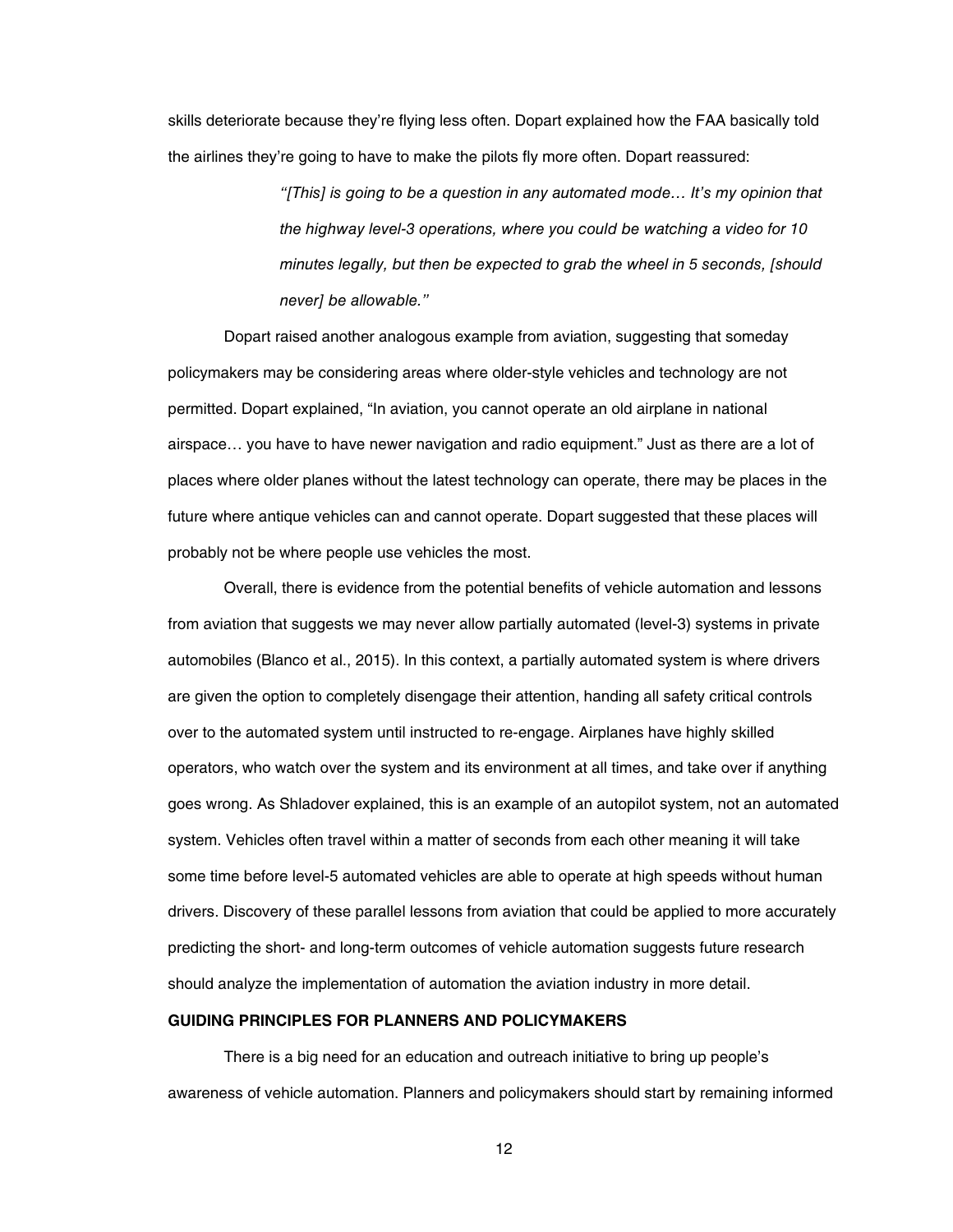on the progression of the technology in order to accurately educate themselves. Newsletters and journals from respected authors and thought-leaders are recommended in order to receive accurate and comprehensive information. In addition, planners and policymakers should work together to encourage the public and other professionals to become more proactive in vehicle automation, rather than passive recipients of technological change. It is important that technological change is not an evolution that comes from the top-down, but that communities remain focused on designing in the places where people want to live. In order to achieve this objective, one must start by being at the table, being specific about what is important, and considering what needs to change.

Governments at all levels have a constitutional obligation to help people in the pursuit of life, liberty, and happiness, and have a responsibility to address those negative consequences by regulating products and the use of those products. As federal regulations on automated vehicle technology are established, government agencies should assess how implementations of automated technology will influence change over their respective jurisdictions. It is recommended that the first step in assessing these impacts should be to start a dialog in order to offer a channel of communication for the public and key stakeholders to quickly mitigate issues as they arise. Every level of government should create a task force that is responsible for organizing these discussions, educating the public and stakeholders on advancements in the vehicle automation industry, as well as vehicle connectivity, and providing updates on policy reforms from higher levels of government. The objective of the task force program should be to enable safe, efficient, and equitable integration of automation into the transportation system. Task forces will ultimately inform policy development. Policies established at the regional and local levels are recommended to remain flexible in order to easily adapt as new information becomes available. These policies should address potential unanticipated issues with vehicle automation while not limiting potential applications and implementation strategies that are conceived as the technology evolves.

While not discussed in this paper, connected vehicle technology (V2V and V2I communications) should be viewed as a primary focus for adoption and eventual deployment of the automated system. Dedicated short range communication (DSRC) systems are identified to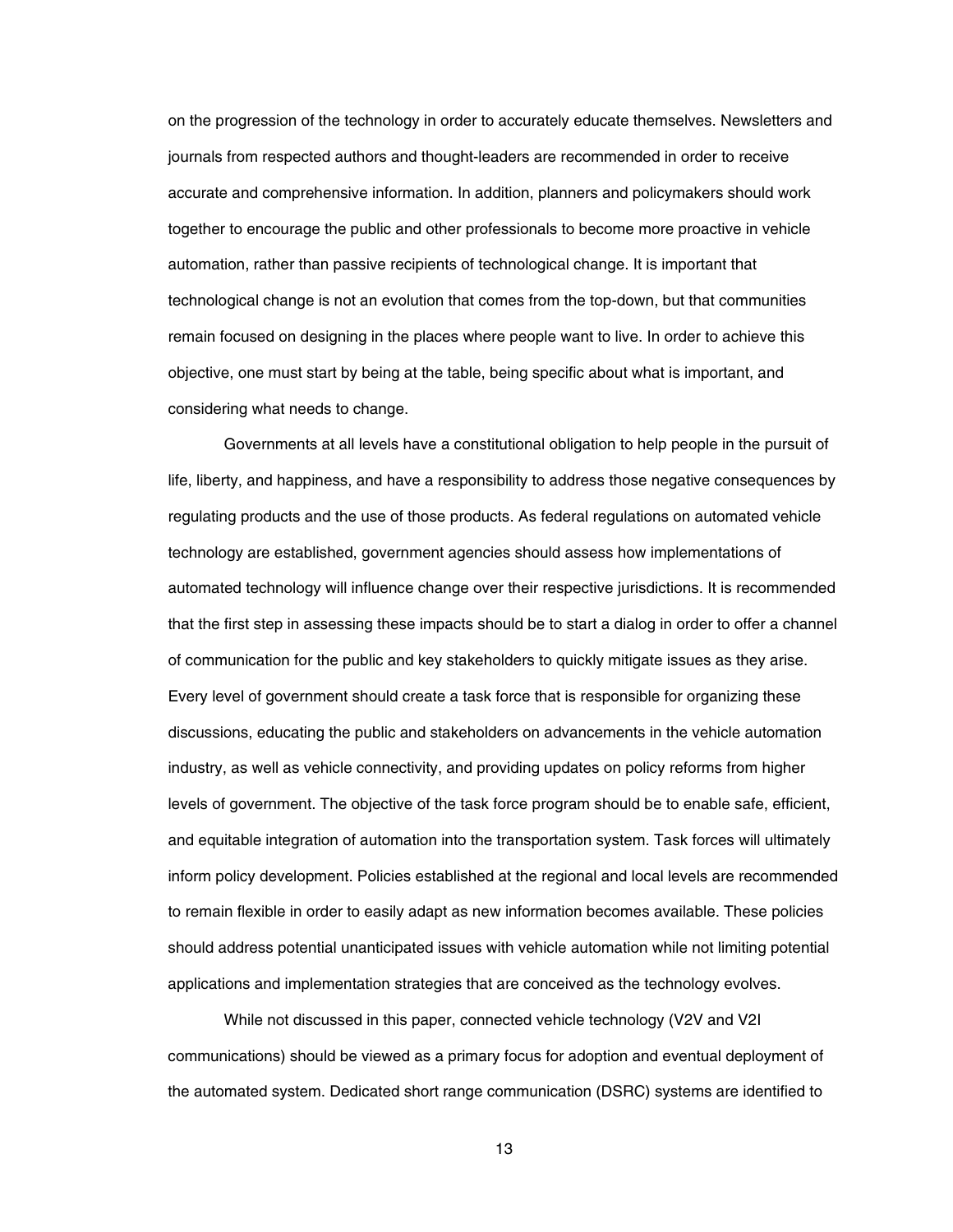be an important enabler of vehicle automation and should be focused on before vehicle automation. State, regional and local agencies shall encourage programs intended to educate staff and the public on V2V and V2I communications as well as how these systems will support applications of vehicle automation in the future. Agencies may begin by support for equipping traffic signals with DSRC systems that can communicate traffic signal phase and timing information to approaching vehicles. Installing other connected vehicle infrastructure provides more detail and accuracy of the geometry and real-time conditions of the system, which is very useful for vehicle automation.

This paper suggests that vehicle automation technology may first become available to more-affluent households who can afford to pay the higher costs of travel. Regional and local agencies should support programs designed to potentially reverse this trend and encourage more equitable distribution of new transportation technologies. It is recommended that policies are developed to support equality in the system by providing economic benefits, and increased mobility and accessibility for individuals with the highest need.

Policymakers are encouraged to continue developing policies which reduce congestion, discourage automobile dominance and excessive parking requirements, and diminish total VMT, as well as improve safety, accessibility, mobility and livability. In addition, policymakers should consider how vehicle automation could help achieve existing policy goals and objectives. For example, a potential near-term application of vehicle automation is first-and-last mile solutions for public transportation. It is recommended that agencies provide opportunities and flexibility in their policy to allow for automated and connected vehicle applications that enable first-and-last mile solutions. In addition, policy should provide opportunities to leverage new innovative applications that are invented to support non-automobile travel and share-based transportation services.

#### <span id="page-17-0"></span>**CONCLUSIONS**

The objective of this paper was to develop a strong foundation for anticipating the potential impacts resulting from advancements in vehicle automation to be used a guide for planners and policymakers. Five significant findings emerged from this paper: (1) the impacts of vehicle automation differ depending on one's visions of what automation means, how it is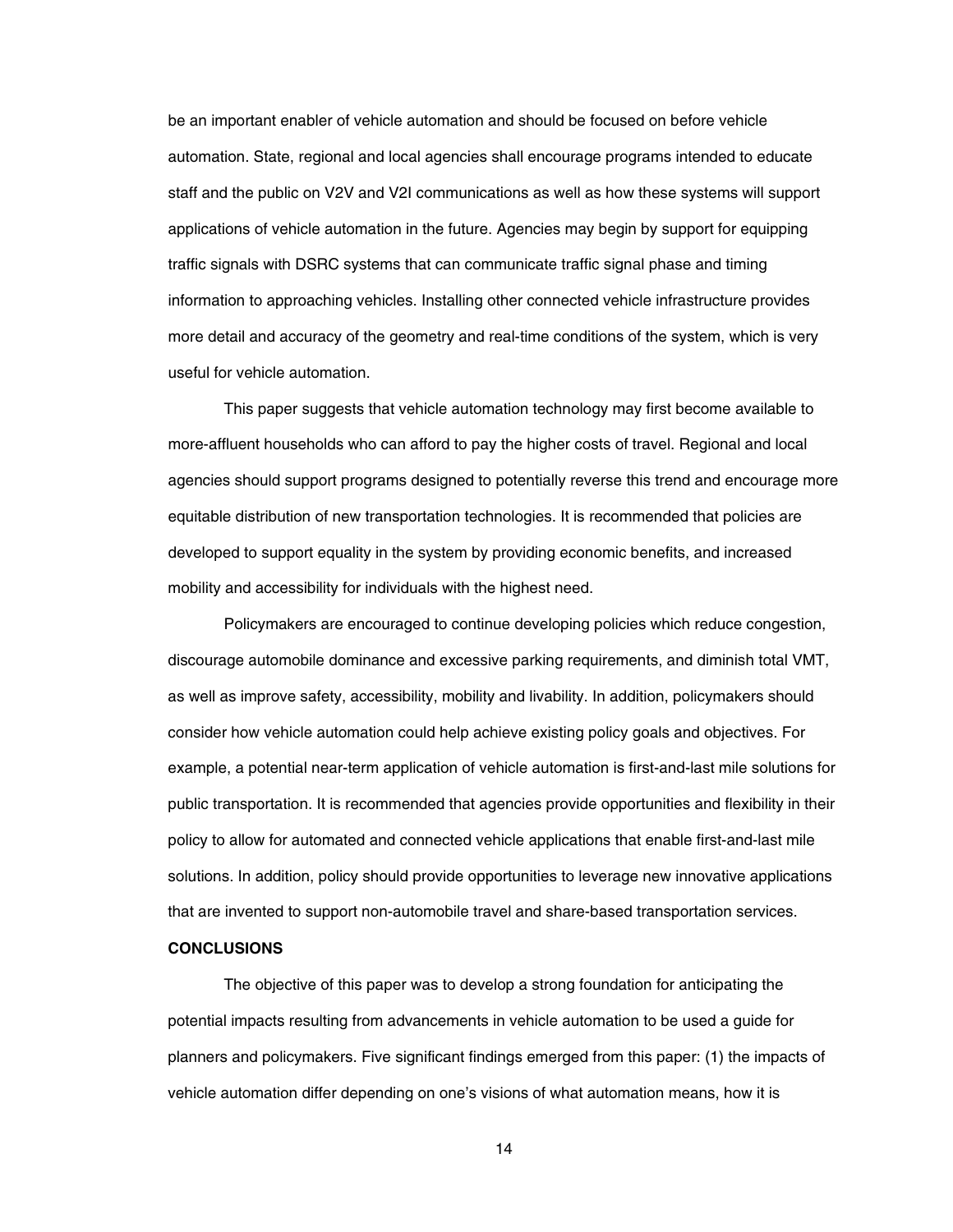implemented, what the automation does, and where it operates; (2) current limitations of vehicle automation to perform all aspects of the dynamic driving task in all driving conditions make it difficult to move from level-4 to level-5 automation; (3) level-5 automation is required to have any effect on carsharing, mobility, and quality of life; (4) assuming effective planning and policymaking techniques, housing preferences, urban growth, and increases in total VMT will likely not be significantly impacted by vehicle automation; (5) human drivers may never be allowed to disengage their attention from a partially-automated vehicle, specifically in applications where drivers are expected to reengage their attention in safety-critical situations. A series of recommendations for planners and policymakers was developed based on these significant findings.

Planners and policymakers should challenge themselves, as well as other community members, to think outside of the box when envisioning new strategies for implementing automated vehicles into the transportation system. One thing is clear, the next five to ten years will be extremely important in determining how vehicle automation will impact how people choose to move. Recent developments in automated vehicle technology position us on the brink of another revolution in transportation. Let's work together to encourage the public and other professionals to become more proactive and involved in vehicle automation, rather than passive recipients of technological change, so that society may benefit from applications of vehicle automation which maximize the advantages and minimize the disadvantages of this new technology. By enabling a safe, efficient, and equitable integration, automated vehicles may surely be utilized by society to achieve some goals, like improved mobility, accessibility, and safety within the system.

#### <span id="page-18-0"></span>**REFERENCES**

- Anderson, J. M., Nidhi, K., Stanley, K. D., Sorensen, P., Samaras, C., & Oluwatola, O. A. (2014). *Autonomous vehicle technology: a guide for policymakers*. Rand Corporation.
- Bierstedt, J., Gooze, A., Gray, C., Peterman, J., Raykin, L., & Walters, J. (2014). *Effects of nextgeneration vehicles on travel demand and highway capacity.* Fehr & Peers Think.
- Blanco, M., Atwood, J., Vasquez, H. M., Trimble, T. E., Fitchett, V. L., Radlbeck, J., & Morgan, J. F. (2015). *Human factors evaluation of level 2 and level 3 automated driving*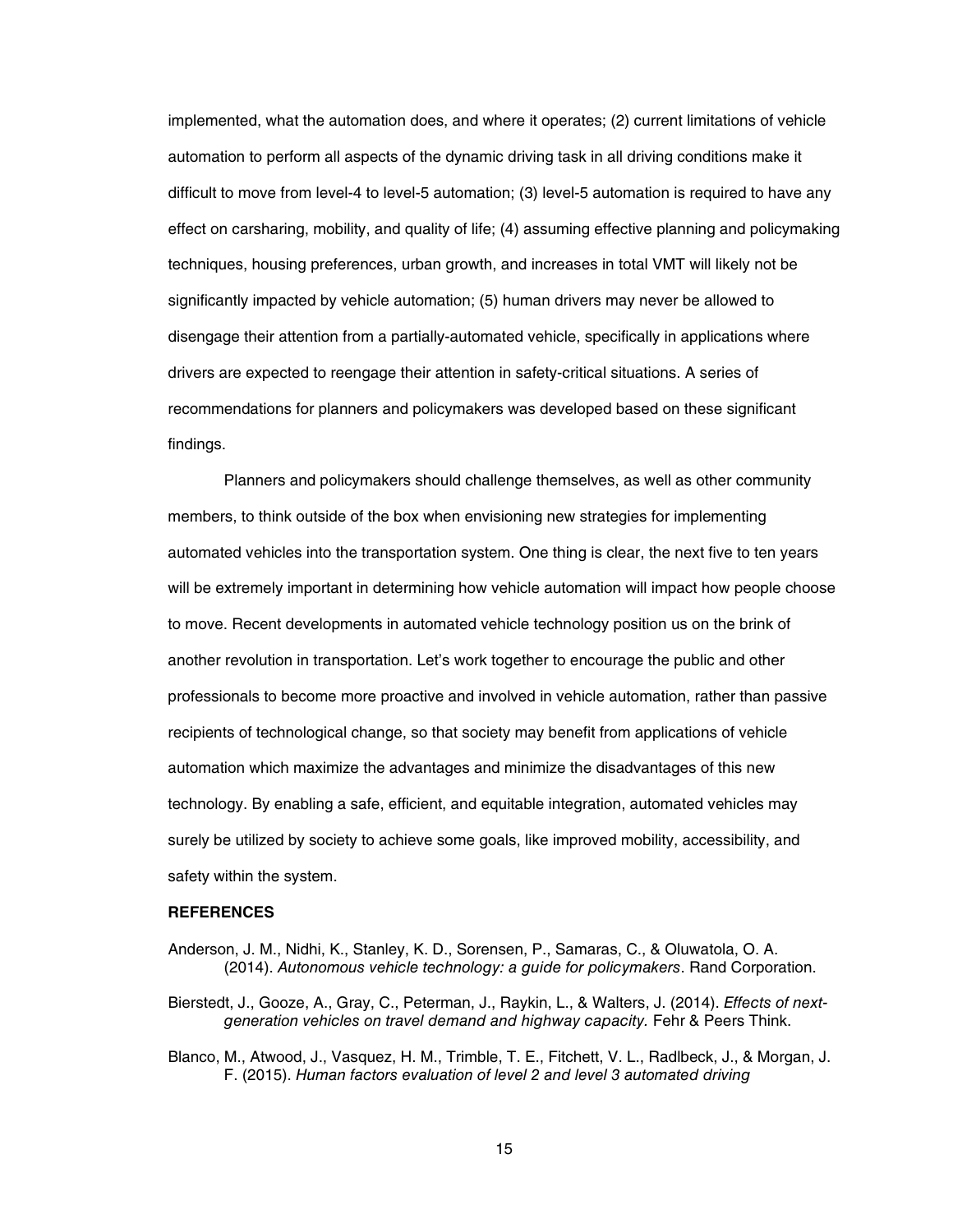*concepts.* National Highway Traffic Safety Administration (NHTSA), No. DOT HS 812 182.

- Cheon, S. (2003). *An overview of automated highway systems (AHS) and the social and institutional challenges they face*. University of California Transportation Center.
- Coles, C. (2016, April). *Automated vehicles: a guide for planners and policymakers.* California Polytechnic State University San Luis Obispo, California.
- Cowen, T. (2011, May 28). *Can I see your license, registration and c.p.u.?.* The New York Times. Retrieved on July 15 2015, from http://www.nytimes.com/2011/05/29/business/economy/29view.html? r=2
- Cyganski, R., Fradedrich, E., & Lenz, B. (2015, January). *Travel-time valuation for automated driving: A use-case-driven study*. Transportation Research Board, pp. 11-15.
- Davidson, P., & Spinoulas, A. (2015, June). *Autonomous vehicles: what could this mean for the future of transport?.* Australian Institute of Traffic Planning and Management (AITPM) National Conference, 2015, Brisbane, Queensland, Australia.
- Dizikes, P. (2010, November 5). *MIT researchers test automatic parallel parking. AgeLab study: driver-assistance systems can increase wellness and safety behind the wheel*. Retrieved on June 10, 2015, from http://newsoffice.mit.edu/2010/agelab-conference-1105
- Dowling, R., & Kent, J. (2015). *Practice and public–private partnerships in sustainable transport governance: The case of car sharing in Sydney, Australia.* Transport Policy, 40, 58-64.
- Dutzik, T., & Baxandall, P. (2013). *A new direction: our changing relationship with driving and the implications for America's future.* U.S. PIRG Education Fund. Frontier Group.
- Fagnant, D. J., & Kockelman, K. (2014, January). *Preparing a nation for autonomous vehicles: opportunities, barriers and policy recommendations for capitalizing on self-driven vehicles.* Transportation Research Board. Washington D.C.
- Google. (2016). *Google's self-driving car project.* Retrieved on February 27, 2016, from https://www.google.com/selfdrivingcar/
- Guerra, E. (2015). *Planning for cars that drive themselves metropolitan planning organizations, regional transportation plans, and autonomous vehicles.* Journal of Planning Education and Research.
- Hendrickson, C., Biehler, A., & Mashayekh, Y. (2014). *Connected and autonomous vehicles 2040 vision*. No. FHWA-PA-2014-004-CMU WO 1.
- Kent, J., & Dowling, R. (2015, September). *When what's mine isn't yours in collaborative consumption: the politics of parking for car sharing cars.* Australian Transport Research Forum (ATRF), 37th, 2015, Sydney, New South Wales, Australia.
- Meyer, G., & Beiker, S. (2016). *Road Vehicle Automation 2.* Springer International Publishing.
- National Highway Traffic Safety Administration (NHTSA). (2008). *National motor vehicle crash causation survey.* U.S. Department of Transportation, Report DOT HS 811 059.
- National Highway Traffic Safety Administration (NHTSA). (2013, May 30). *Preliminary statement of policy concerning automated vehicles.* Retrieved on March 3, 2015, from http://www.nhtsa.gov/staticfiles/rulemaking/pdf/Automated Vehicles Policy.pdf